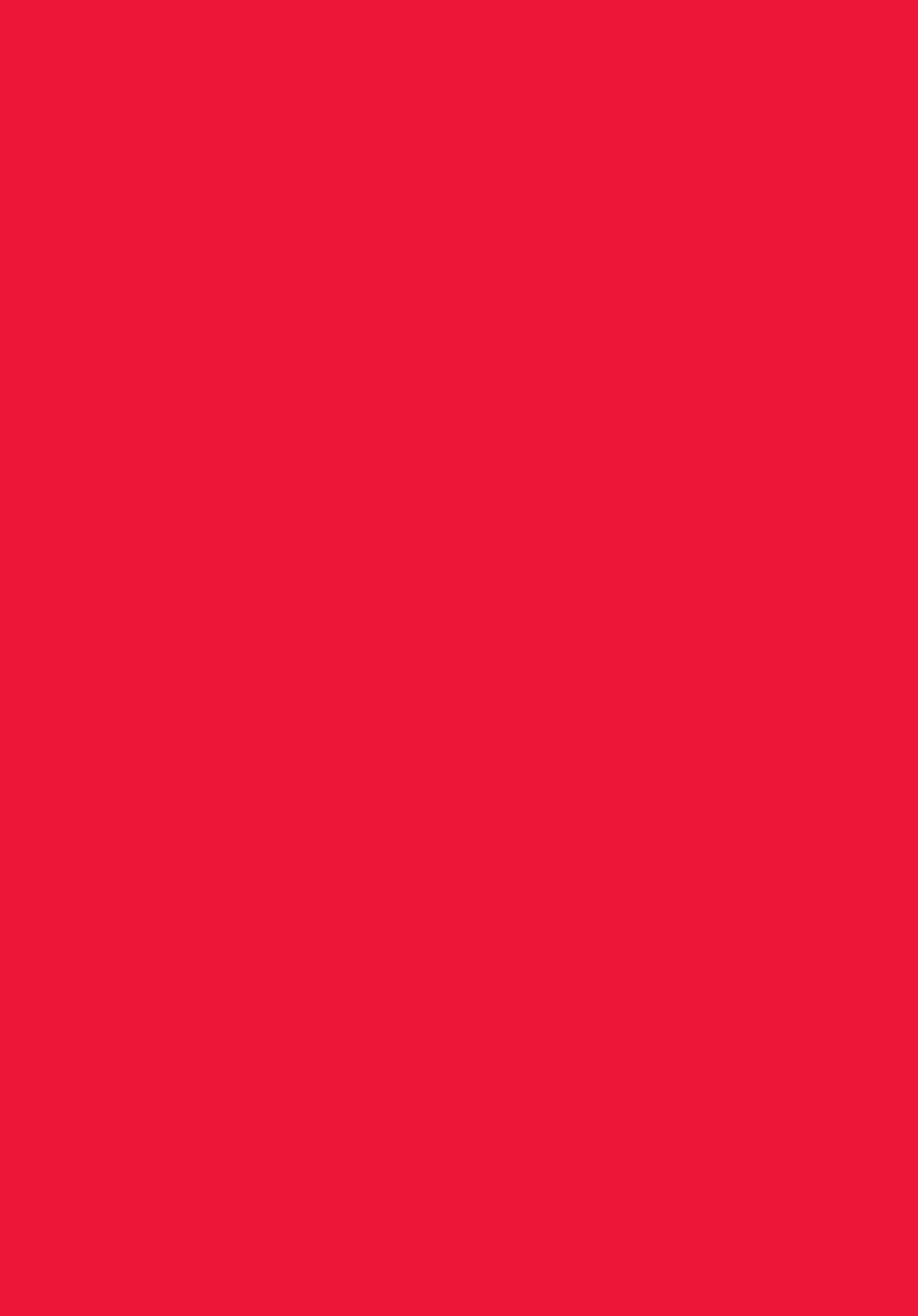### A MANAGED DECLINE OF FOSSIL FUEL PRODUCTION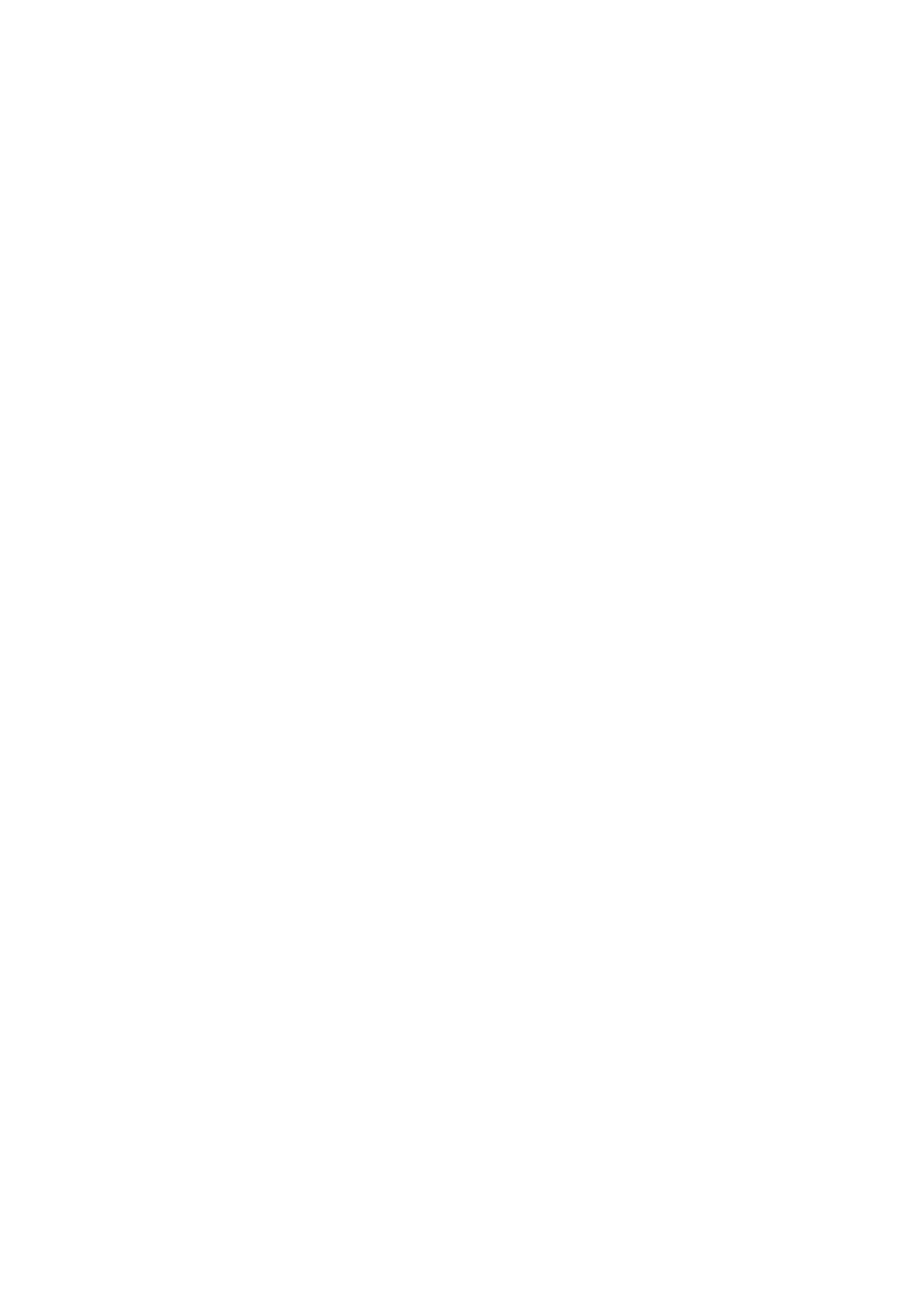### HEINRICH BÖLL STIFTUNG PUBLICATION SERIES ECOLOGY VOLUME 44.1

### A Managed Decline of Fossil Fuel Production

The Paris Goals Require No New Expansion and a Managed Decline of Fossil Fuel Production

By Oil Change International, compiled by Adam Scott

Edited by the Heinrich Böll Foundation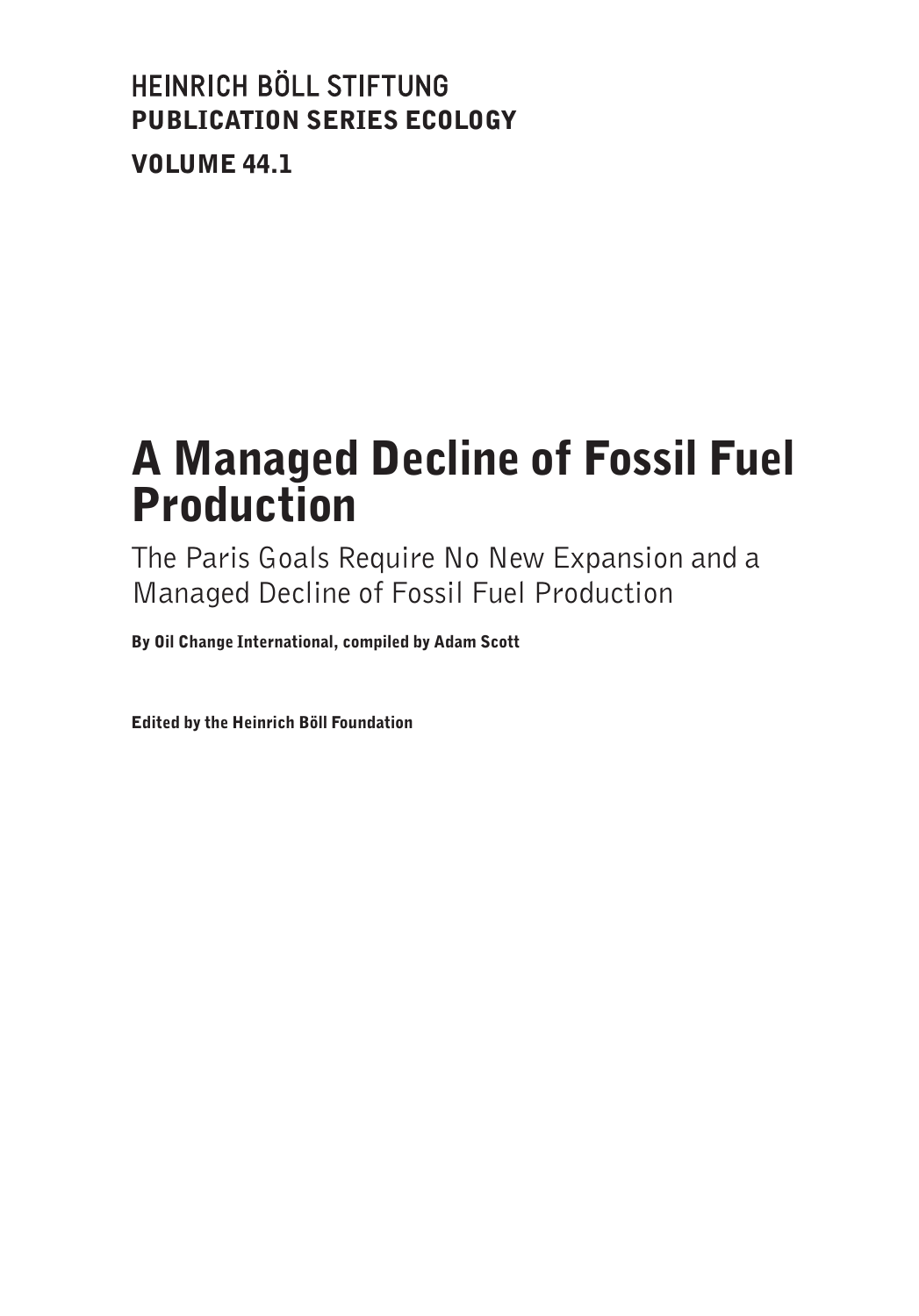#### Note

This contribution draws from works by Oil Change International on the subject of managed decline. Contributing authors include: Greg Muttitt, Hannah McKinnon, Kelly Trout, Adam Scott, David Turnbull, Janet Redman of Oil Change International and Sivan Kartha of Stockholm Environment Institute.

**Oil Change International** is a research, communication, and advocacy organization focused on exposing the true costs of fossil fuels and facilitating the coming transition towards clean energy.

Published under the following Creative Commons License:

 $G \oplus \mathbb{G}$ **NG ND** http://creativecommons.org/licenses/by-nc-nd/3.0. Attribution - You must attribute the work in the manner specified by the author or licensor (but not in any way that suggests that they endorse you or your use of the work). Noncommercial – You may not use this work for commercial purposes. No derivatives – If you remix, transform, or build upon the material, you may not distribute the modified material.

A Managed Decline of Fossil Fuel Production The Paris Goals Require No New Expansion and a Managed Decline of Fossil Fuel Production By Oil Change International, compiled by Adam Scott Volume 44.1 of the Publication Series Ecology Edited by the Heinrich Böll Foundation 2018

Editorial design: feinkost Designnetzwerk, S. Langer (based on the origin layout by State Design) Copy-Editing: Christopher Hay Printing: ARNOLD group, Großbeeren ISBN 978-3-86928-176-6 ISBN 978-3-86928-184-1 (anthology)

This publication can be ordered from: Heinrich-Böll-Stiftung, Schumannstr. 8, 10117 Berlin, Germany T +49 (0)30 28534-0 F +49 (0)30 28534-109 E buchversand@boell.de W www.boell.de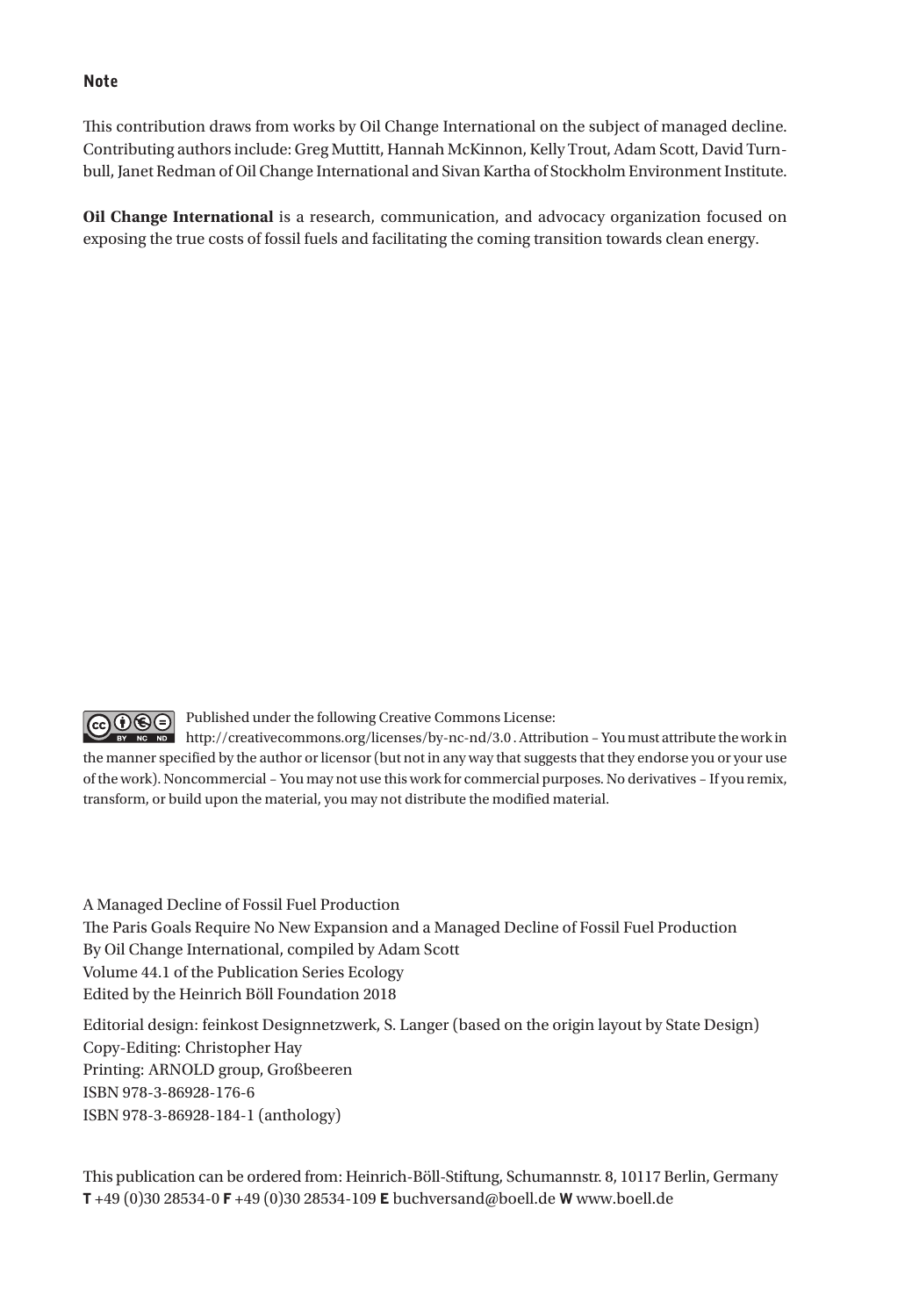### **CONTENTS**

| Introduction                                              | 7  |
|-----------------------------------------------------------|----|
| Managed decline must begin now                            | 10 |
| Climate leadership requires limiting fossil fuel supply   | 12 |
| Avoid financial lock-in                                   | 13 |
| Minimize emissions leakage                                | 13 |
| A portfolio approach to climate action is urgently needed | 14 |
| Who should move first?                                    | 17 |
| A just transition                                         | 19 |
| Conclusion                                                | 21 |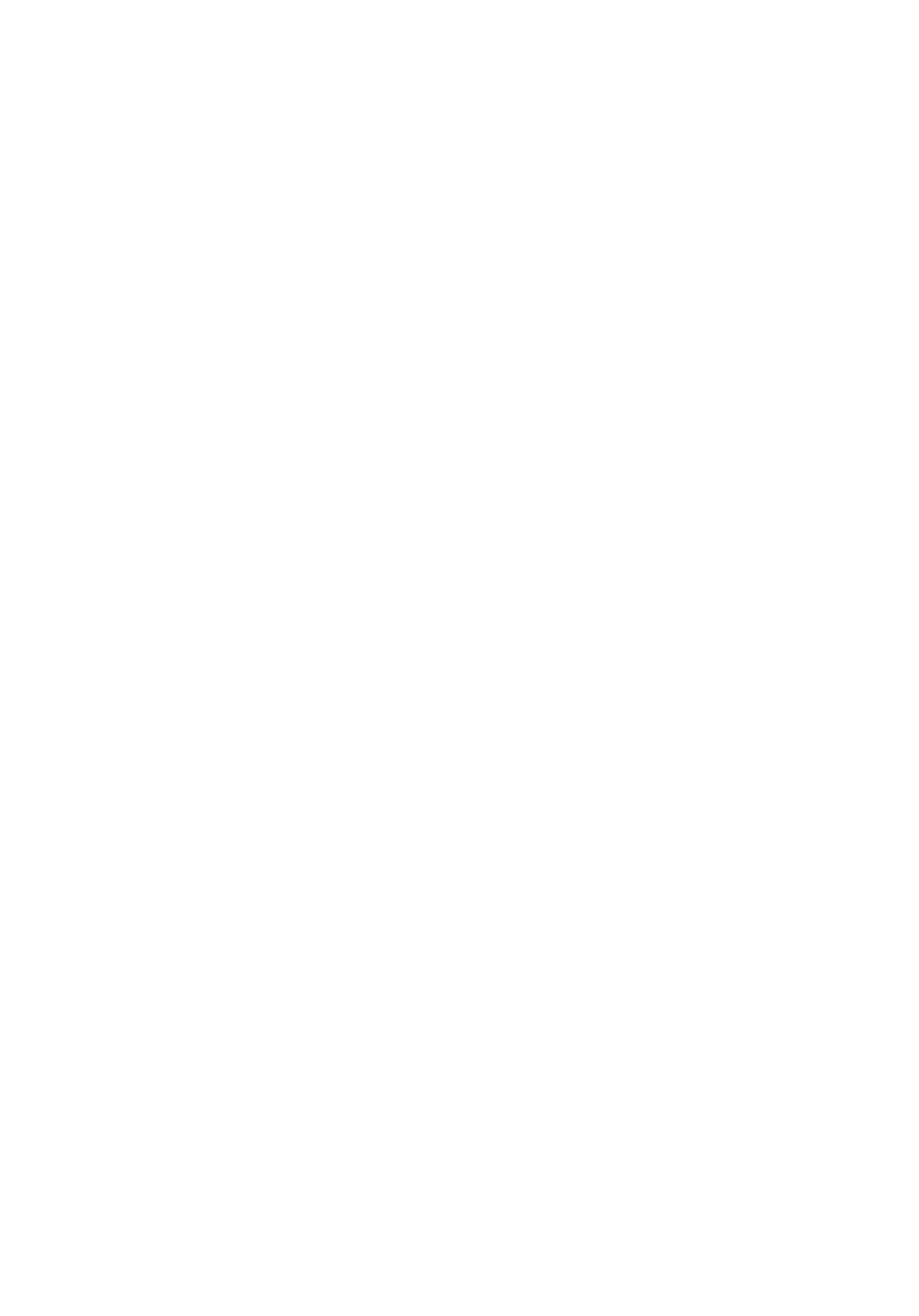#### INTRODUCTION

The Paris Agreement, now officially in force and ratified by more than 160 nations, sets a global temperature goal of staying well below 2 degrees Celsius above pre-industrial levels while striving to limit the increase to 1.5 degrees Celsius.<sup>1</sup> Signatory nations chose these goals to create a reasonable chance of avoiding the most dangerous impacts of climate change.**<sup>2</sup>**

Basic climate science shows that – all else equal – total cumulative carbon dioxide emissions (CO2) over time determine how much global warming will occur. There is a set level of total cumulative emissions that can occur for a given temperature limit. This is our «carbon budget.»**<sup>3</sup>**

In Oil Change International's September 2016 report, The Sky's Limit: Why the Paris Climate Goals Require a Managed Decline of Fossil Fuel Production,<sup>4</sup> we analyzed what a Paris-aligned carbon budget would mean for fossil fuel production globally. We used the carbon budgets, calculated by the Intergovernmental Panel on Climate Change (IPCC),<sup>5</sup> that would give a likely (66 percent) chance of limiting temperature increases below 2 degrees Celsius and a medium (50 percent) chance of limiting temperature increases to below 1.5 degrees Celsius – equivalent to the range of the Paris goals. We compared these budgets to the cumulative CO2 that will be released over time from all coal, gas, and oil projects currently operating or under construction around the world (Figure 1).

The results show that the carbon embedded in already developed fields and mines would fully exhaust and exceed the carbon budgets the world must stay within to achieve the Paris Agreement goals.

<sup>1</sup> UNFCCC, «Paris Agreement,» December 2015. http://unfccc.int/files/essential\_background/ convention/application/pdf/english\_paris\_agreement.pdf

<sup>2</sup> UNFCCC, Adoption of the Paris Agreement, p. 2. https://unfccc.int/resource/docs/2015/cop21/ eng/L09r01.pdf

<sup>3</sup> The carbon budgets approach does not apply to short-lived greenhouse gases such as methane, whose effects are factored into the calculation of carbon budgets in the form of assumptions about their future emissions.

<sup>4</sup> Greg Muttitt, «The Sky's Limit: Why the Paris Climate Goals Require A Managed Decline of Fossil Fuel Production,» Oil Change International, September 22, 2016. http://priceofoil. org/2016/09/22/the-skys-limitreport

<sup>5</sup> We use IPCC numbers as our principal reference because they represent a broad agreement among the scientific community, informed by and reconciling numerous individual papers.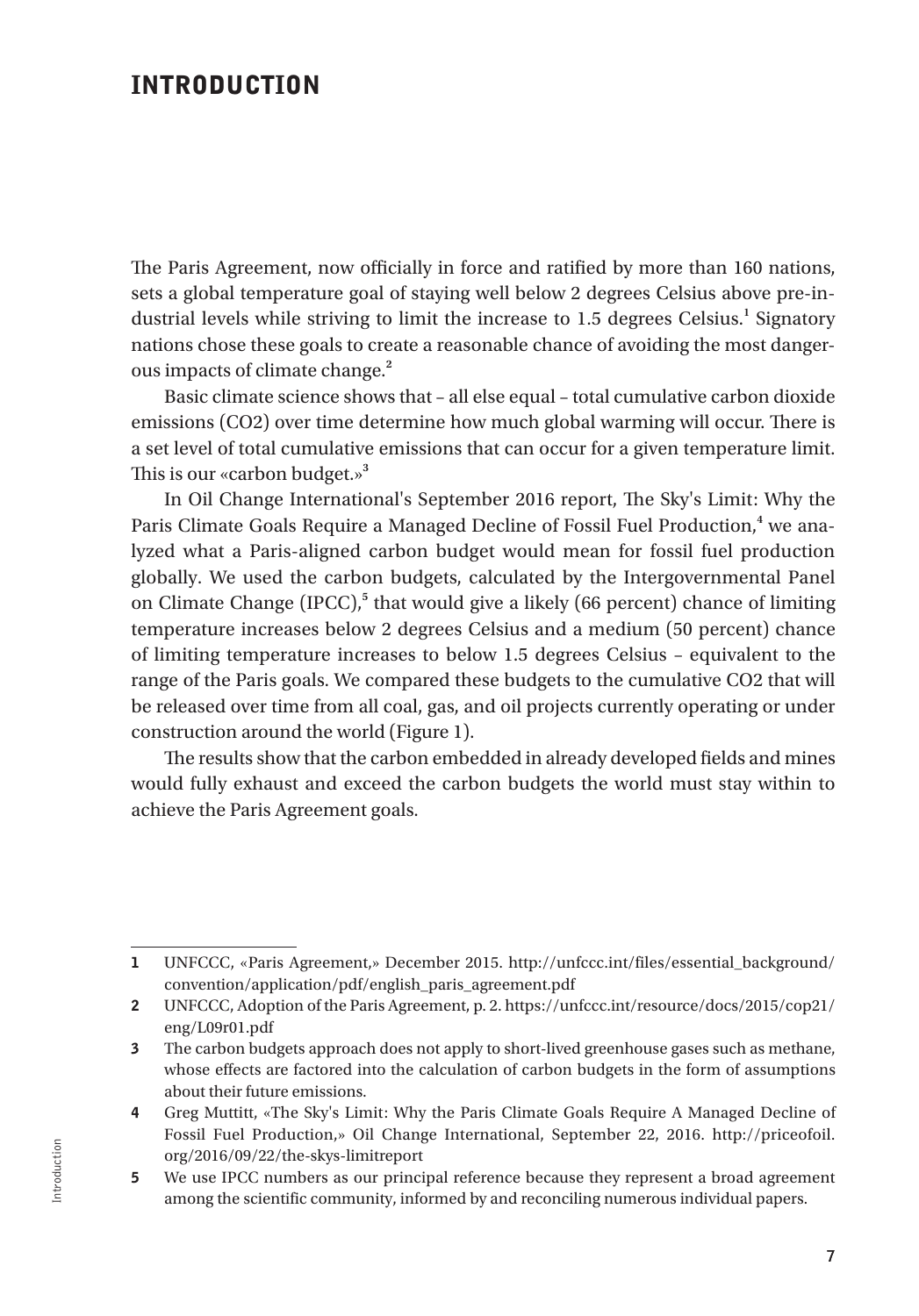

Logically, these findings tell us there are three possible futures when it comes to our current climate crisis:

- **1.) Managed decline:** We succeed in restricting new fossil fuel supply projects and carefully managing the decline of the fossil industry over time, while planning for a just transition for workers and communities. This path gives us a likely chance of achieving the goals of the Paris Agreement and avoiding the worst impacts of climate change.
- **2.) Unmanaged decline:** We allow further fossil fuel development to continue, but eventually manage to limit emissions to within carbon budgets. Meeting the Paris goals would become much harder and would lead to a sudden and dramatic shutdown of fossil fuel production, stranding assets, damaging economies, and harming workers and communities reliant on the energy sector.
- **3.) Climate catastrophe:** We fail to restrict emissions. New long-lived fossil fuel infrastructure locks us into a high-carbon future that puts the Paris targets out of reach. Climate change reaches dangerous levels, causing compounding, irreparable harm for people and ecosystems around the world.

<sup>6</sup> For detailed methodology see Muttitt, Sky's Limit, op. cit., Section 2.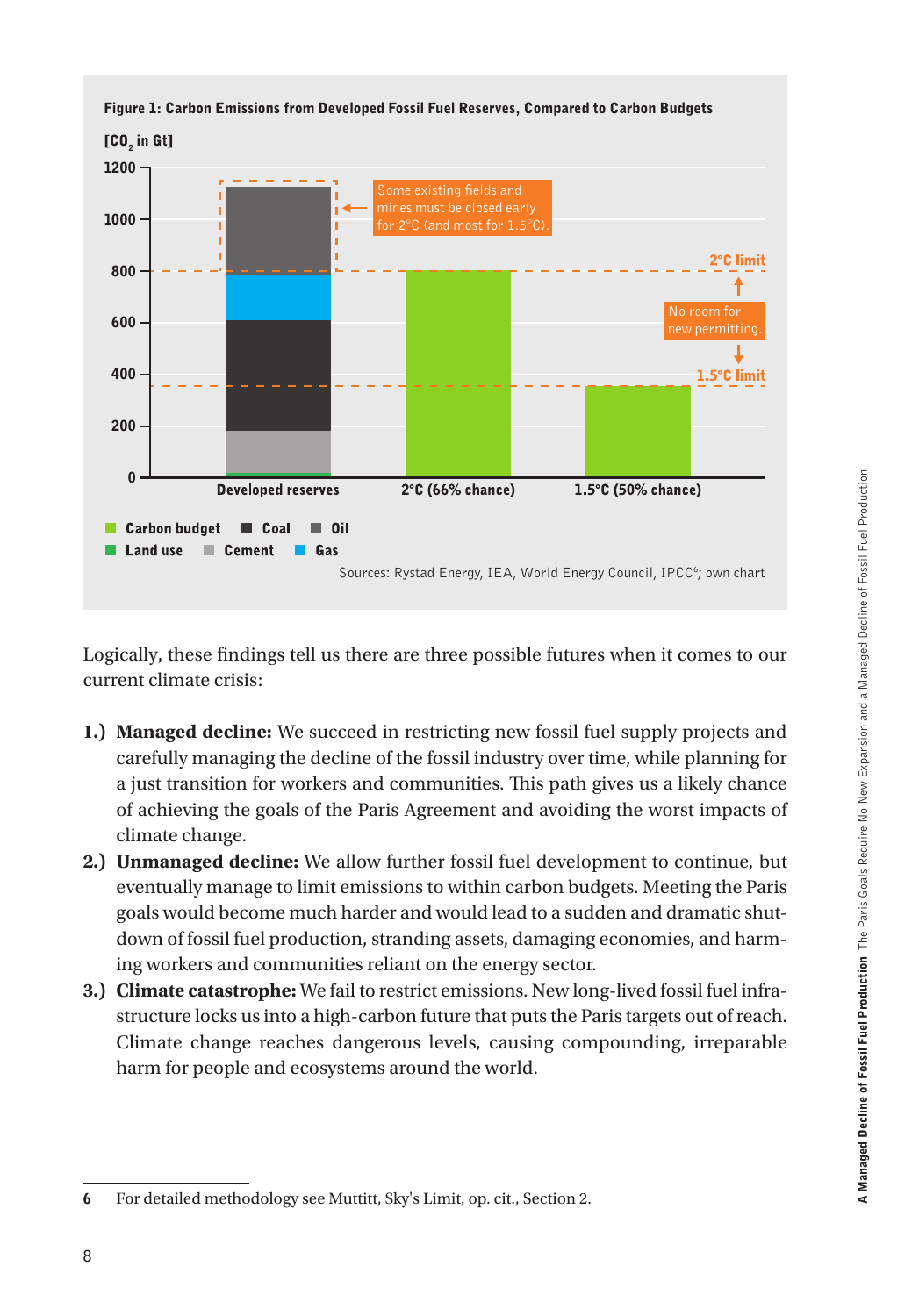

Clearly, the first option is the safest and most efficient path. By stopping new fossil fuel developments and beginning a carefully managed decline of the fossil fuel industry towards an economy powered by clean energy, we have the brightest future.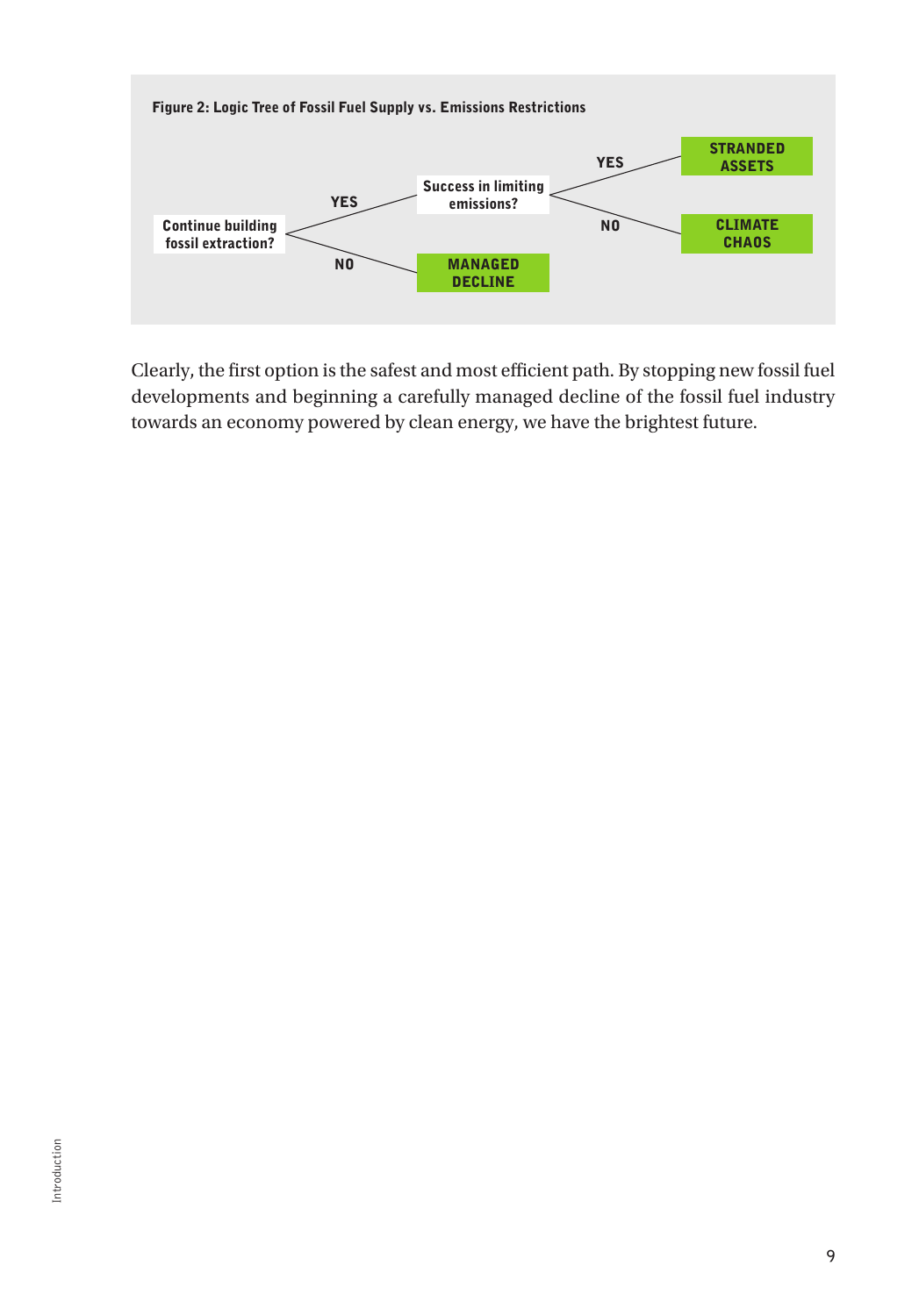# Managed decline must begin now



Figure 3: Rates of Change\* of Global Emissions in a Range of 1.5°C and 2°C Scenarios, and of Emissions from Developed and Undeveloped Global Oil and Gas Fields \*Rates of change are based on 2010 emissions and production levels.

<sup>7</sup> Joeri Rogelj et al, «Energy system transformations for limiting end-of-century warming to below 1.5°C,» *Nature Climate Change*, Vol. 5, June 2015, p. 520; communication with author

<sup>8</sup> Staying within an emissions trajectory consistent with the Paris Agreement goals requires an end to new fossil fuel exploration and development, along with efforts to end some projects faster than natural decline rates would allow.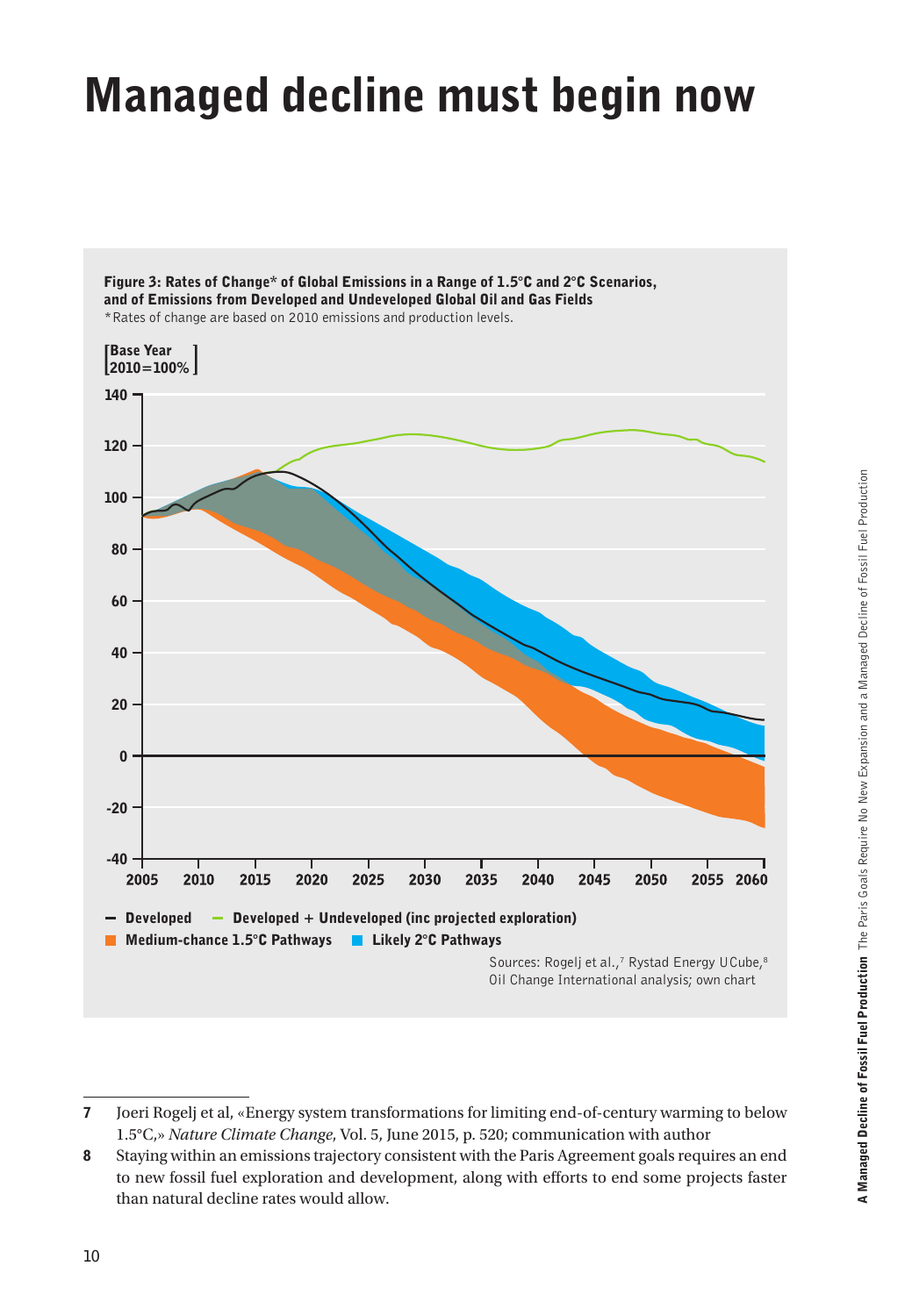Meeting climate goals will require a managed phase-out of the entire fossil fuel sector towards global decarbonization in the coming decades.

A study by Joeri Rogelj and colleagues, published in Nature Climate Change, found that to keep warming below 2 degrees Celsius, current global emissions need to be reduced by half by the late 2030s, and reach zero some time around 2065. To aim for 1.5 degrees Celsius, emissions need to be halved by the early 2030s – in fifteen years' time – and reach zero by 2050 (Figure 3). And these estimates rely on unproven negative emissions technology working out – if it does not, those cuts need to be achieved earlier.

But the world is dangerously off course in planning for this imperative. Figure 3 compares the rates of change in global emissions needed for 1.5- and 2-degrees Celsius scenarios (if negative emissions technologies work out) to the projected rates of change in global emissions from future oil and gas production, according to Rystad Energy's projection. As shown by the green line in the graph, current policies and levels of investment would allow the oil and gas industry to expand at a rate that is wholly incompatible with achieving the Paris goals.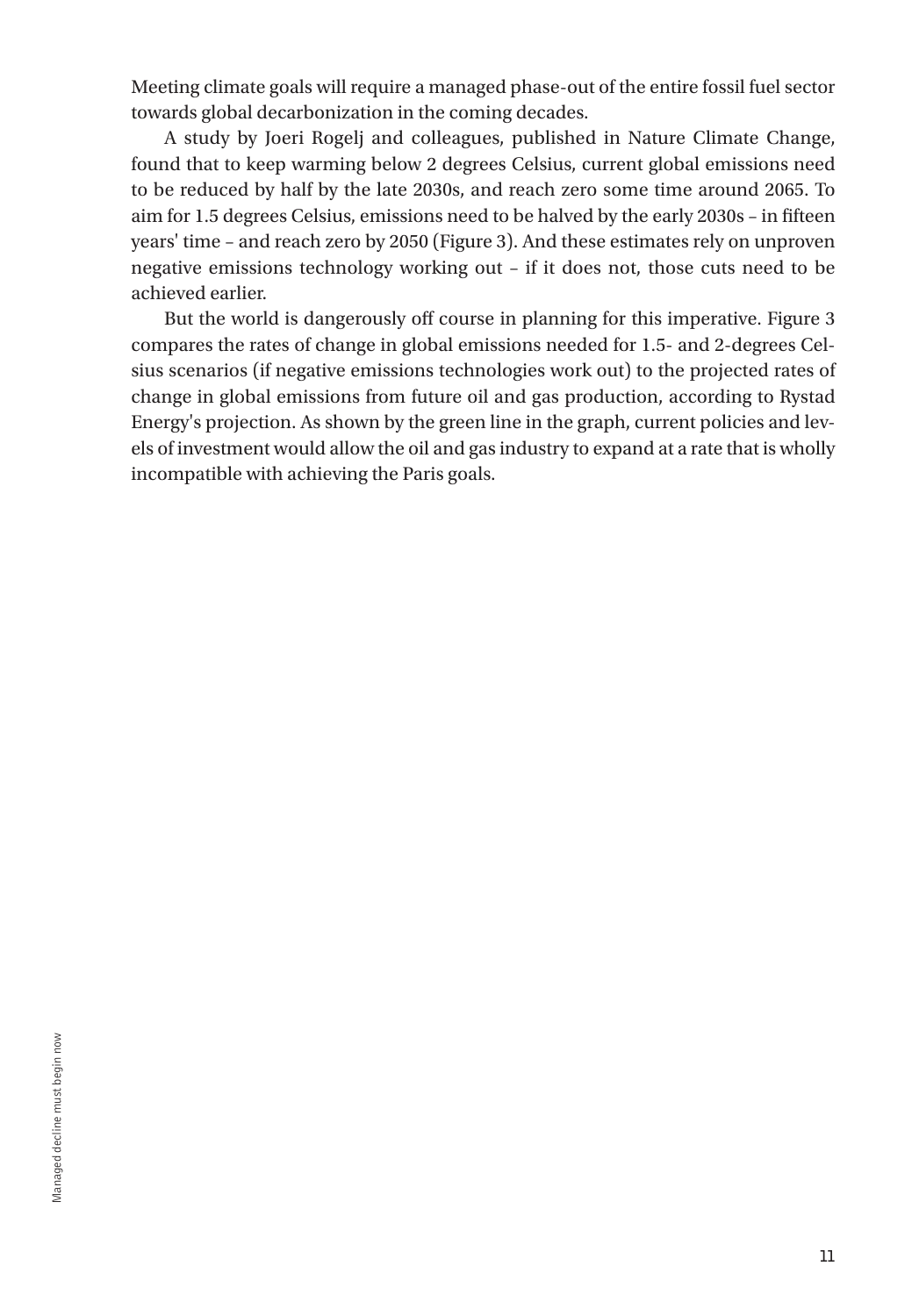## Climate leadership requires limiting fossil fuel supply

According to climate policy orthodoxy, emissions are addressed only where they come out of the chimney or tailpipe. This view is no longer supportable.

Until now, efforts to mitigate climate change have been overwhelmingly focused on measures to reduce end-use demand for fossil fuels. Current policies to improve energy efficiency, transition to renewable energy, electrify transportation, and put a price on carbon are among the most commonly used tools applied. These demandside measures, along with efforts to address non-combustion emissions from sectors such as land use, agriculture, forestry, and industrial sources, form the established doctrine for global climate mitigation. However, increasing evidence shows that without simultaneous action to manage the phase-out of fossil fuel supply, the goals set in the Paris Agreement could be out of reach. If the fossil fuel industry is permitted to continue exploring for and developing new oil, gas and coal infrastructure projects, economic and political forces will lock-in growing emissions for decades to come. Success on climate requires using all available tools at our disposal, requiring action from governments to restrict the supply of fossil fuels as well as their demand.

It is widely recognized that no country is yet doing enough to respond to the global climate crisis. According to Climate Action Tracker, an independent scientific analysis of global climate action, the initial Nationally Determined Contributions (NDCs) currently pledged by countries under the Paris Agreement would add up to an estimated 3.2 degrees Celsius of warming.**<sup>9</sup>**

While communities on the front lines of the pollution fueled by oil production have long called for more aggressive action to curb extraction, policymakers have only recently begun to consider supply-side measures as part of their policy toolkit. The quantity of oil, gas, and coal used in the world is going to have to decline to near zero over the coming few decades if we are to stay within the Paris climate limits. This will require a comprehensive policy approach. Addressing the production of fossil fuels (i.e. supply) is a critical complement to addressing the end-combustion of fossil fuels (i.e. demand) for the reasons laid out below.

Driven by social movements calling for the managed decline of fossil fuel supply, a small but quickly growing number of jurisdictions have announcing policies to restrict new fossil fuel exploration and/or development on climate grounds. The list

<sup>9</sup> http://climateactiontracker.org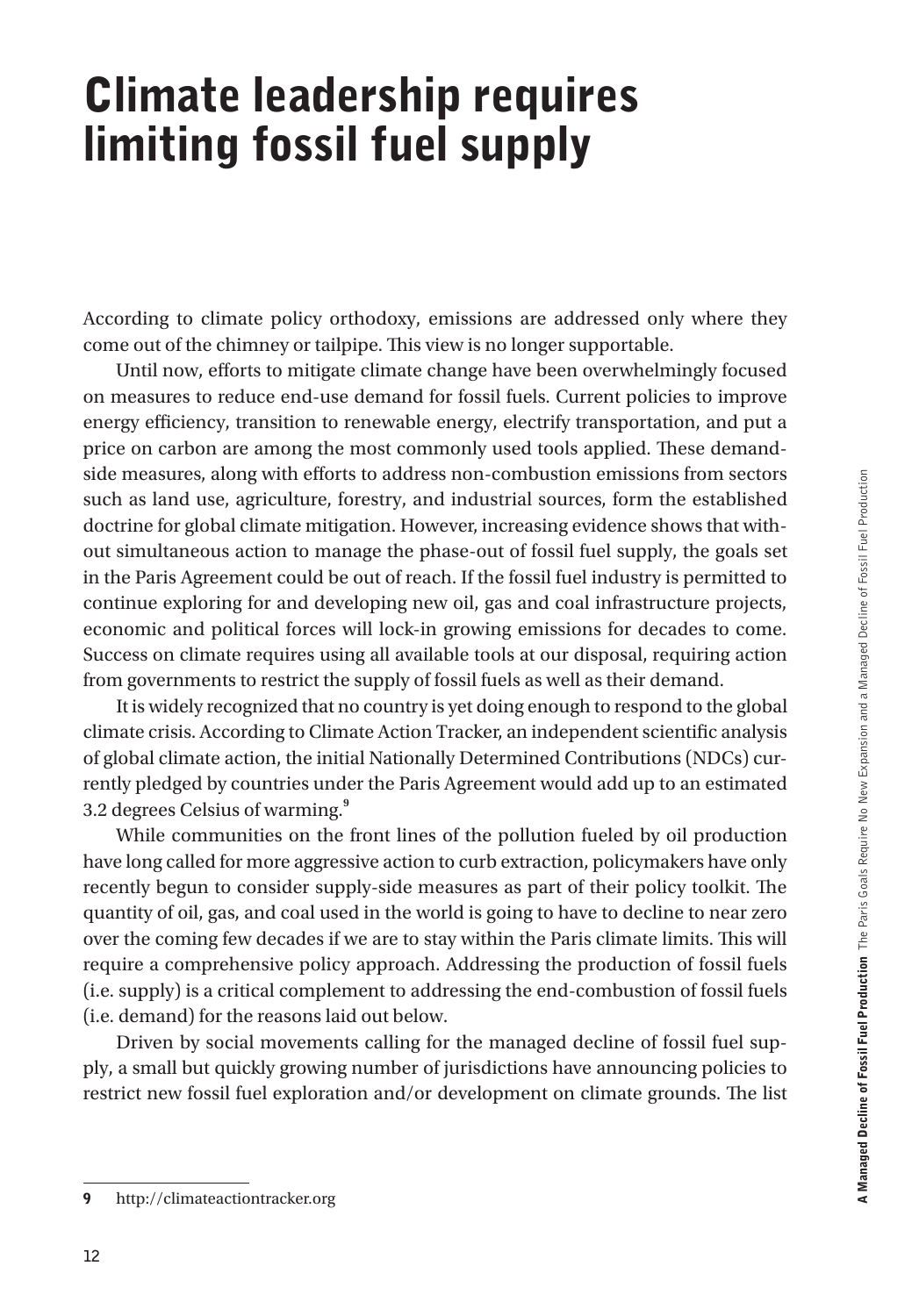of first movers currently includes New Zealand**<sup>10</sup>**, France**<sup>11</sup>**, Costa Rica**<sup>12</sup>**, Belize**<sup>13</sup>** and Ireland.**<sup>14</sup>**

### Avoid financial lock-in

Given the long-lived nature of fossil fuel projects, approvals and investments made now are locking in decades worth of fossil fuel production and emissions we cannot afford.

As described by Denniss and Green in the journal Climatic Change:

When production processes require a large, upfront investment in fixed costs, such as the construction of a port, pipeline or coalmine, future production will take place even when the market price of the resultant product is lower than the long-run opportunity cost of production. This is because rational producers will ignore «sunk costs» and continue to produce as long as the market price is sufficient to cover the marginal cost (but not the average cost) of production. This is known as «lock-in.»**<sup>15</sup>**

Even if initial construction costs are written off, if ongoing revenue generated from a project exceeds the cost of operating it, the project will continue producing. Fossil fuel companies might go bankrupt and investor capital be destroyed, but projects live on. This is a critical reason why new supply-side investments must be stopped. It is significantly easier to stop projects before they start.

### Minimize emissions leakage

Leakage refers to the economic phenomenon that, in a global market, the price signals sent by reducing supply or demand in one place will cause some respective increase in production or consumption elsewhere. This happens to a degree on both sides of the supply and demand equation. In neither case is leakage 100 percent. For every

<sup>10</sup> Jamie Smyth, «New Zealand to ban future offshore oil and gas exploration,» Financial Times, April 12, 2018. https://www.ft.com/content/d91e9864-3ded-11e8-b7e0-52972418fec4

<sup>11</sup> «France bans fracking and oil extraction in all of its territories,» The Guardian, December 20, 2017. https://www.theguardian.com/environment/2017/dec/20/france-bans-fracking-andoil-extraction-in-all-of-its-territories

<sup>12</sup> Corey Kane, «Costa Rica extends ban on petroleum extraction,» The Tico Times, July 28, 2014. http://www.ticotimes.net/2014/07/28/costa-rica-extends-ban-on-petroleum-extraction

<sup>13</sup> «Belize Bans Offshore Oil and Gas Exploration,» Maritime Executive, January 9, 2018. https:// www.maritime-executive.com/article/belize-bans-offshore-oil-and-gas-exploration#gs. Mux9rfs

<sup>14</sup> Kevin O'Sullivan, «Move to ban issuing of fossil fuel exploration licences in Ireland,» Irish Times, February 6, 2018. https://www.irishtimes.com/news/politics/move-to-banissuing-of-fossil-fuel-exploration-licences-in-ireland-1.3382681

<sup>15</sup> Fergus Green and Richard Denniss, «Cutting with both arms of the scissors: the economic and political case for restrictive supply-side climate policies,» Climatic Change, March 12, 2018. https://doi.org/10.1007/s10584-018-2162-x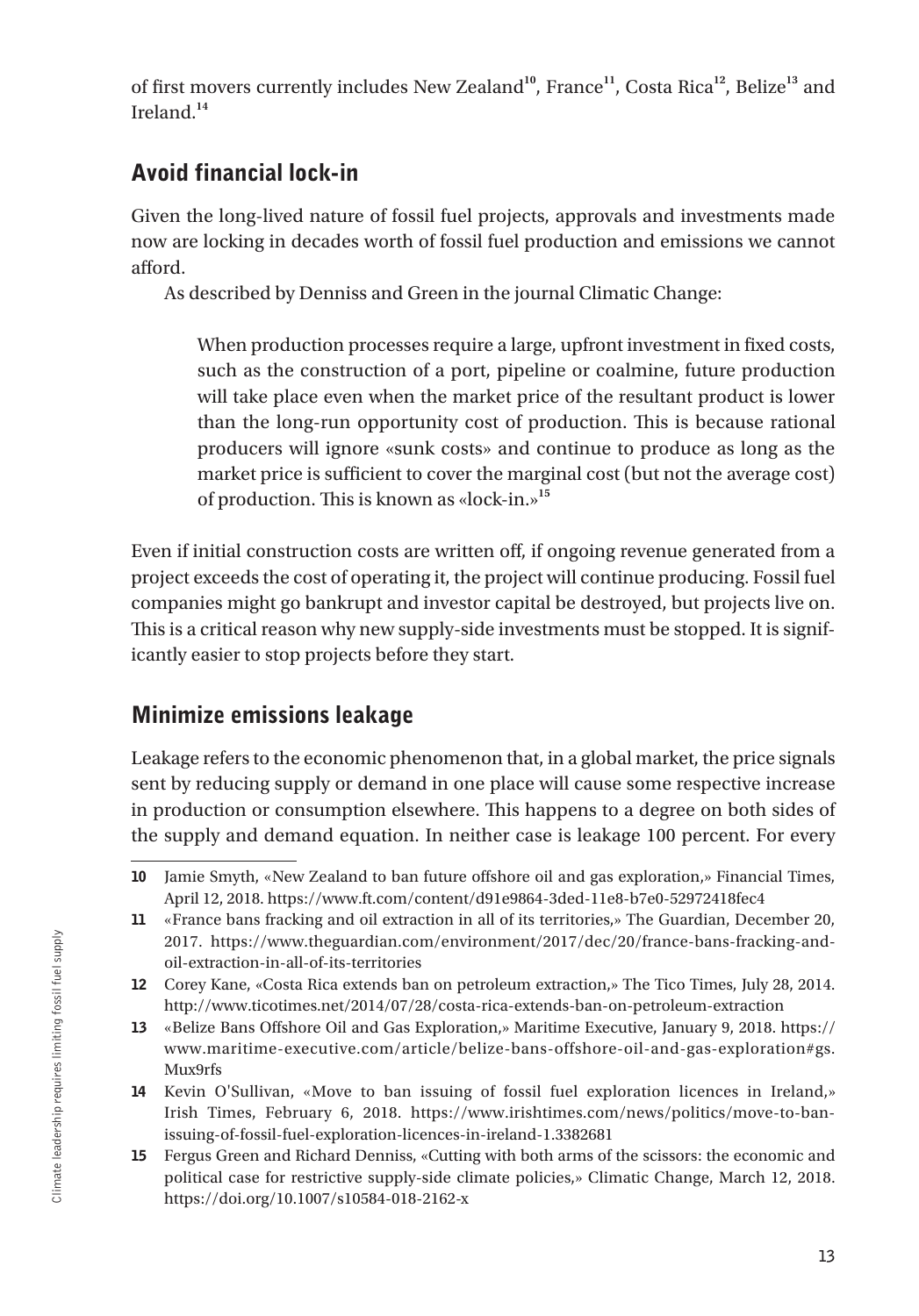barrel of oil not produced, and every barrel of oil not consumed, there are emissions reductions.**<sup>16</sup>**

Pulling at demand and supply levers simultaneously reduces the emissions «leakage» effect on both ends. For instance, if policies aimed at accelerating the global transition to electric vehicles are adopted, the subsequent reduction in oil demand would have some effect in lowering global oil prices, which would in turn induce some increased oil consumption. But, if policies are simultaneously enacted to reduce oil production, that reduced production would in turn raise oil prices slightly, helping to offset the price impact of lowering demand.

The fossil fuel industry continues to wield significant influence over politics around the world. In order to successfully address the global climate crisis, politicians are going to have to begin saying «no» to the sector.

Governments tend to act more strongly to protect existing industries than to stimulate future ones because of the political clout of real jobs held by identifiable people (as opposed to abstract numbers), and because of the lobbying power of dominant industries.

For example, when fossil fuel prices are low, governments often feel political pressure to reduce taxes on fossil fuel production or provide other subsidies to keep companies producing. In the United States, oil, gas, and coal companies spent over \$350 million in campaign contributions and lobbying from 2015 to 2016, and received nearly \$30 billion in federal subsidies over those same years – which equates to a 8,200 percent return on investment.**<sup>17</sup>** The Stockholm Environment Institute recently estimated that nearly half of new, yet-to-be developed U.S. oil production through 2050 could depend on subsidies to be economical.**<sup>18</sup>**

Industry influence and lobbying often has the effect of reducing the ambition of demand-side policies and undercutting industry regulation as well.

#### A portfolio approach to climate action is urgently needed

A portfolio approach to climate policy is critical: this must include complementary policies to restrict supply and demand for fossil fuels, combined with policies to rapidly incentivize the proliferation of clean energy alternatives.

<sup>16</sup> While limiting oil and gas production as a policy tool is still relatively new, there is a growing body of academic literature that supports the conclusion that limiting production leads to decreased global emissions. See: Michael Lazarus, Peter Erickson, and Kevin Tempest, «Supply-side climate policy: the road less taken,» SEI Working Paper No. 2015-13, October 2015. https://www. sei.org/publications/supply-side-climate-policy-the-road-less-taken/; and Green and Denniss, «Cutting with both arms of the scissors,» op. cit., https://doi.org/10.1007/s10584-018-2162-x

<sup>17</sup> Janet Redman, «Dirty Energy Dominance: Dependent on Denial – How the U.S. Fossil Fuel Industry Depends on Subsidies and Climate Denial,» Oil Change International, October 2017. http://priceofoil.org/2017/10/03/dirty-energy-dominance-us-subsidies

<sup>18</sup> Peter Erickson et. al., «Effect of subsidies to fossil fuel companies on United States crude oil production,» Nature Energy, October 2017, pp. 891–898. https://www.nature.com/articles/ s41560-017-0009-8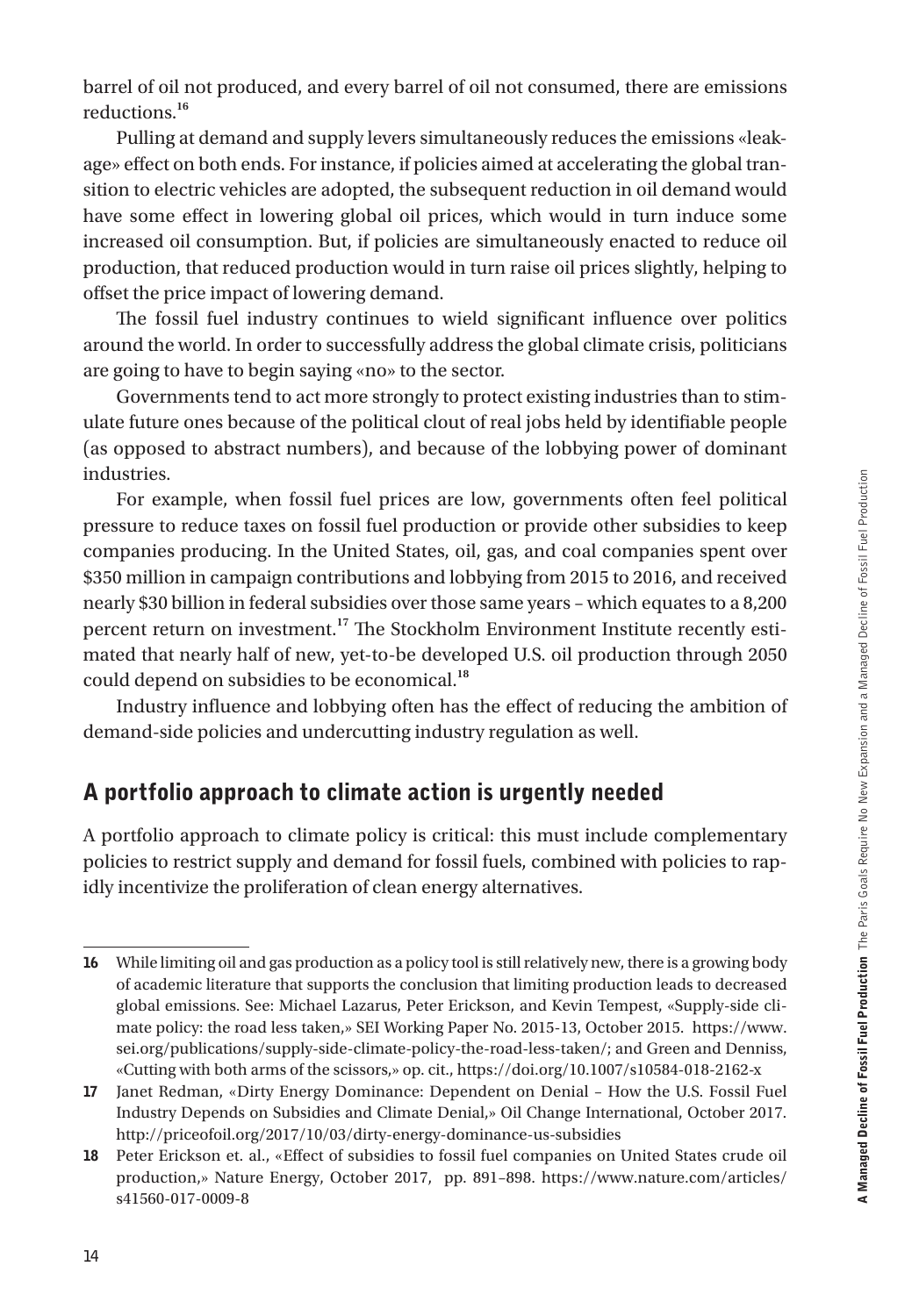A recent academic study from the London School of Economics and the Australia Institute lays out four quadrants of climate policy (Table 1), noting that the quadrant of restrictive supply-side policies has been the most underutilized.**<sup>19</sup>** The study adds to a growing body of academic research that confirms that a portfolio approach – one that includes policies in all quadrants – is not only necessary for climate goals, but also economically efficient. The study suggests that the reason restrictive supply-side policies have been avoided is the political and financial power of the fossil fuel sector.

|                                                                                              | <b>Supply-side</b>                                                                                                            | <b>Demand-side</b>                                                                                                     |
|----------------------------------------------------------------------------------------------|-------------------------------------------------------------------------------------------------------------------------------|------------------------------------------------------------------------------------------------------------------------|
| <b>Restrictive</b>                                                                           | Restrictive supply-side climate<br>policies                                                                                   | Restrictive demand-side clima-<br>te policies                                                                          |
|                                                                                              | (e.g. FF subsidy reduction;<br>FF supply tax; FF production<br>quotas; FF supply ban/mora-<br>torium)                         | (e.g. carbon tax; carbon cap-<br>and trade; mandatory CO2<br>emissions standards)                                      |
| <b>Supportive</b><br>(of substitutes)                                                        | Supportive supply-side climate<br>policies                                                                                    | Supportive demand-side clima-<br>te policies                                                                           |
|                                                                                              | (e.g. direct government provi-<br>sion of low-carbon infrastruc-<br>ture; R&D subsidies; renewable<br>energy feed-in-tariffs) | (e.g. government procurement<br>policies; consumer subsidies for<br>energy-efficient or low-emit-<br>ting substitutes) |
| Notes: EE-fossil fuels, Shaded area represents the focus of this article: unshaded areas are |                                                                                                                               |                                                                                                                        |

#### Table 1: The four quadrants of climate policy

tossil fuels. Shaded area represents the focus of this article; unshaded are those typically analysed in the comparative literature on climate policy instruments.

Source: Green and Denniss<sup>20</sup>; own chart

The study makes four distinct economic arguments in favor of supply-side restrictions:

- **1.) Supply-side policies are easier to administer and enforce:** Rather than accounting for and monitoring countless facilities along the supply chain, policy can be focused on relatively few production points and a small number of companies for which data is already collected for other reporting.
- **2.) Supply-side policies backstop weaknesses in demand-side policies:** In the absence of a perfect global carbon market, supply-side policies are necessary to protect from demand-side leakage.
- **3.) Supply-side policies avoid carbon lock-in (as discussed above).**
- **4.) Supply-side policies address the challenge of the «green paradox»:** In theory, companies respond to the threat of future demand-side restrictions by accelerating growth in production now to maximize profit in the near-term.

<sup>19</sup> Green and Denniss, «Cutting with both arms of the scissors,» op. cit.

<sup>20</sup> Ibid.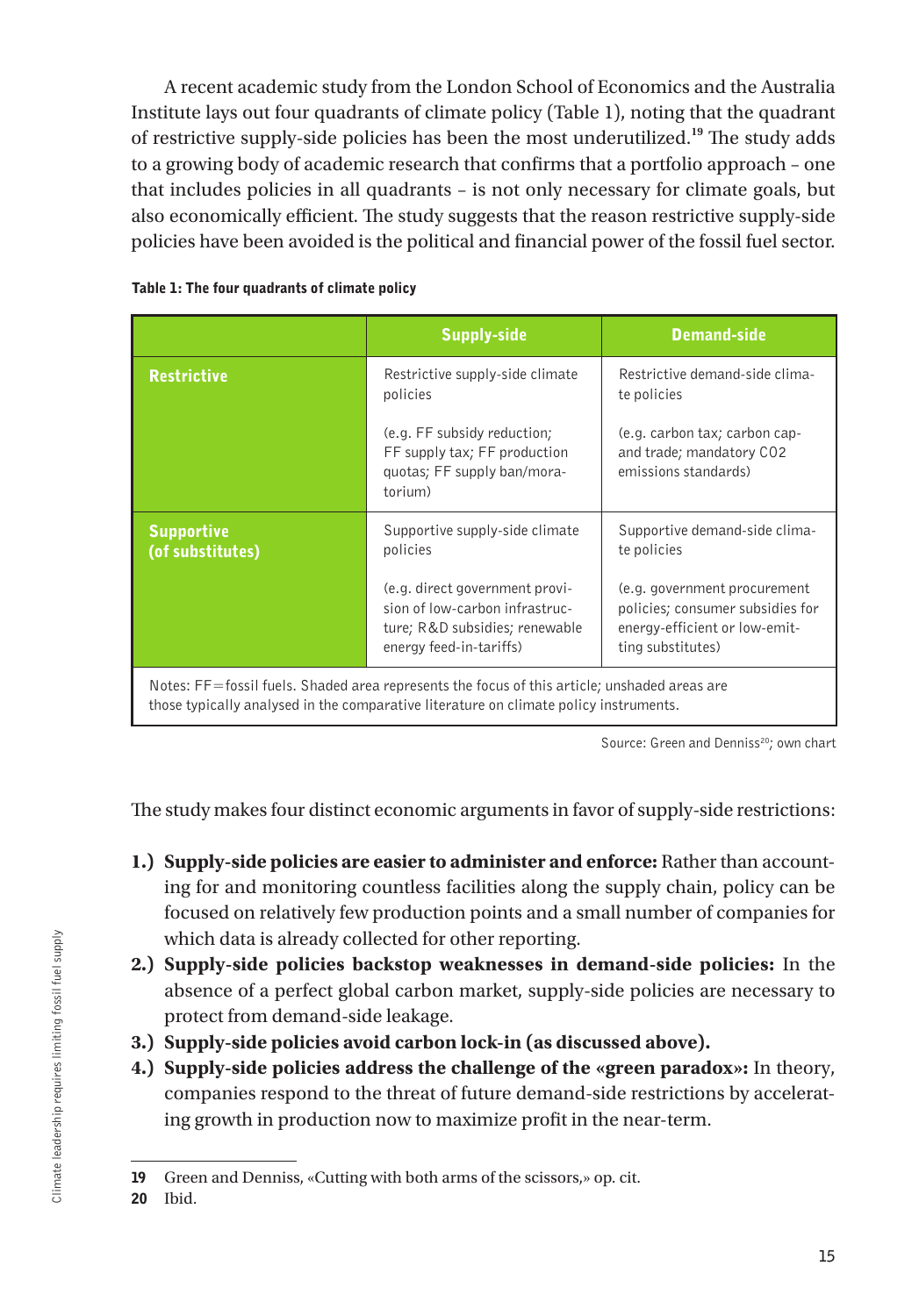As David Roberts of Vox helpfully summarizes:

[N]o one is arguing that RSS [restrictive supply-side] policies are better than demand-side policies, or a substitute for them. The exact economic and political effects of any set of policies will always depend on context-dependent factors; different portfolios will be appropriate for different times and places. But RSS policies are an excellent complement to demand-side policies, with economic and political strengths that help fill in the gaps. They are simple, transparent, easy for the public to grasp, and unmistakable signs of good faith in international climate negotiations.**<sup>21</sup>**

<sup>21</sup> David Roberts, «It's time to think seriously about cutting off the supply of fossil fuels,» Vox, April 2018. https://www.vox.com/energy-and-environment/2018/4/3/17187606/fossil-fuel-supply.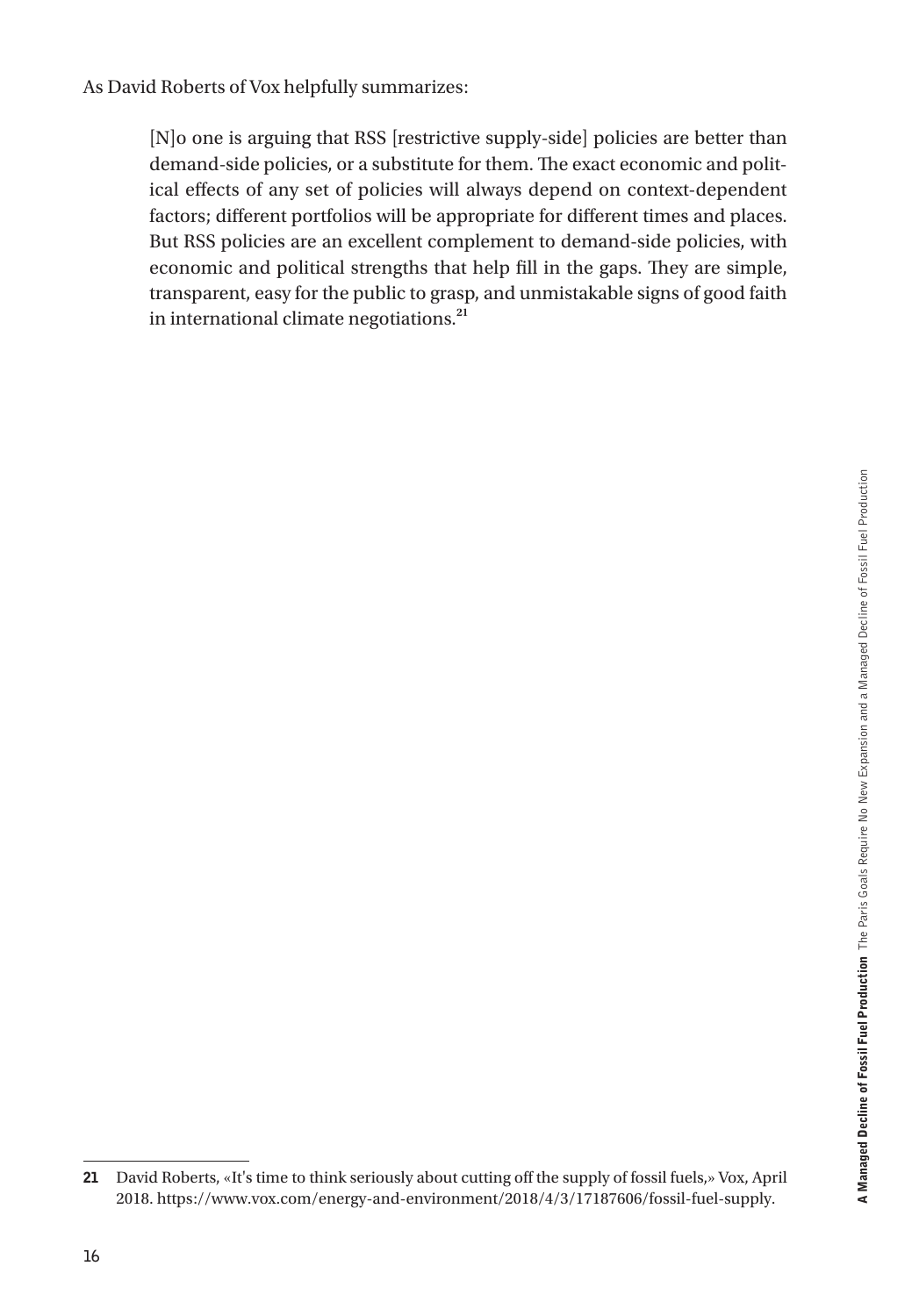## Who should move first?

Our *Sky's Limit* report shows that to achieve the goals enshrined in the Paris Agreement, no new fossil fuel development can be allowed and some resources must be retired early. This raises important questions about which countries and regions should act first and fastest, and what obligations exist for supporting regions with fewer resources to manage the transition.

In a forthcoming paper on supply-side equity from Oil Change International and the Stockholm Environmental Institute, the authors enumerate five key ethical principles by which we might aim to manage these concerns fairly, and that might inform civil society demands for an equitable phase-out of fossil fuel extraction.**<sup>22</sup>**

Briefly, these five principles are:

- **Curb extraction at a pace consistent with climate protection:** The overall global pace of the managed decline must be consistent with a precautionary interpretation of the Paris objectives of keeping warming well below 2°C, and aiming to keep warming below 1.5°C; this implies sharply curbing future extraction, and developing no new oil and gas fields or coal mines.
- **Ensure a just transition:** This decline must afford fossil-dependent workers and their communities a viable, positive future.
	- **Respect human rights and safeguard local environment:** Prioritize for closure any extraction activities that violate human rights, especially of poor, marginalized, ethnic minority and indigenous communities, and local environmental protections.
- **Transition fastest where it is least disruptive:** Phase out extraction fastest in the countries where it is least socially and economically disruptive, particularly in wealthier, less extraction-dependent countries, including the early closure of oil and gas fields and especially of coal mines.
- **Share transition costs fairly:** Ensure that poorer countries whose economies depend on extraction receive support for an effective and just transition.

From this lens, wealthy, diversified jurisdictions with significant fossil fuel industries should move first and fastest in sharply reducing fossil fuel extraction. While all countries will need to undergo a managed decline of their fossil fuel sectors, the poorest

<sup>22</sup> Sivan Kartha of the Stockholm Environment Institute and Greg Muttitt of Oil Change International are developing a forthcoming paper on equity considerations in the managed decline of fossil fuel extraction. The paper is expected to be published by Fall of 2018.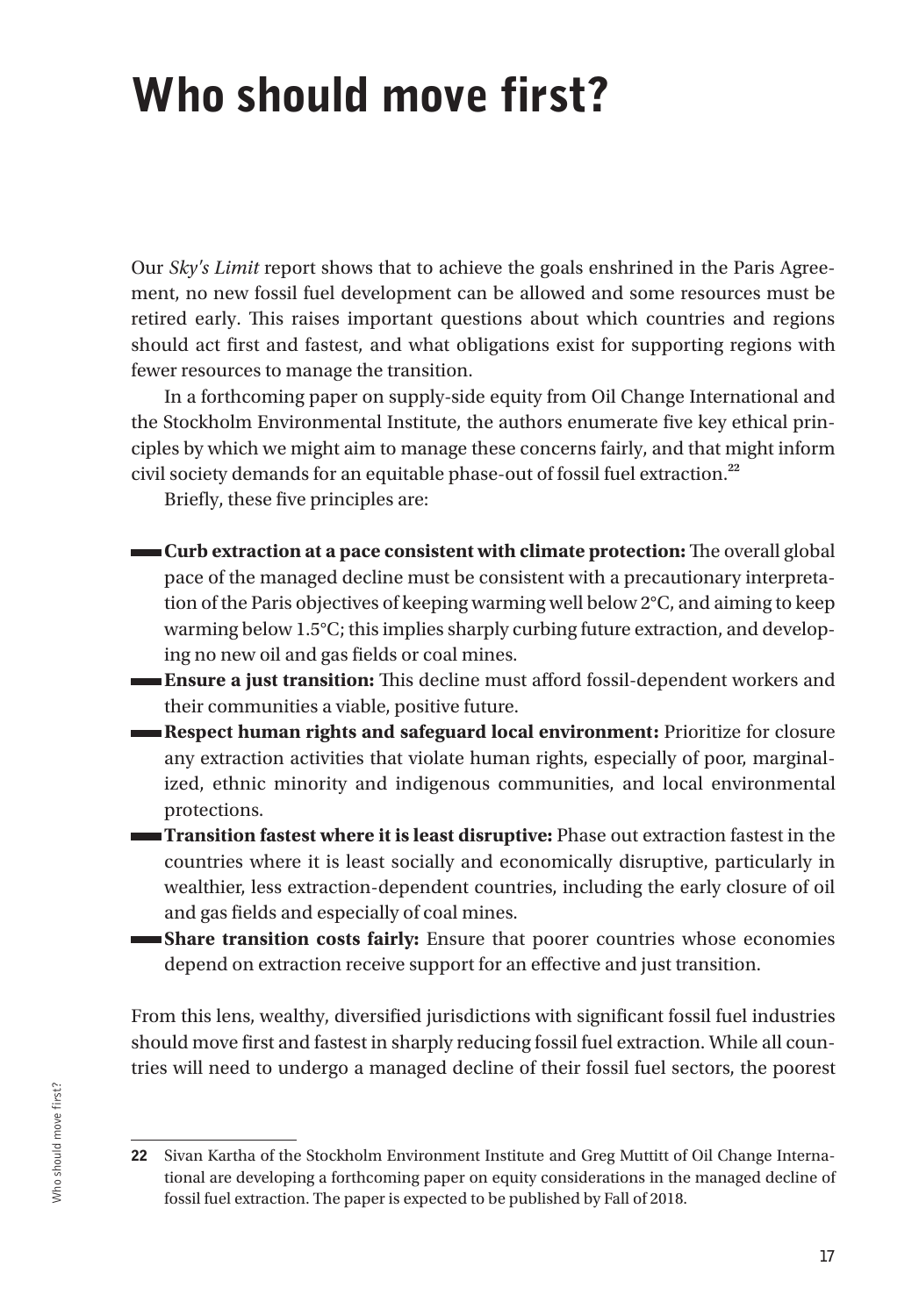nations will need significant support, including their fair share of the global carbon budget to aid in the transition.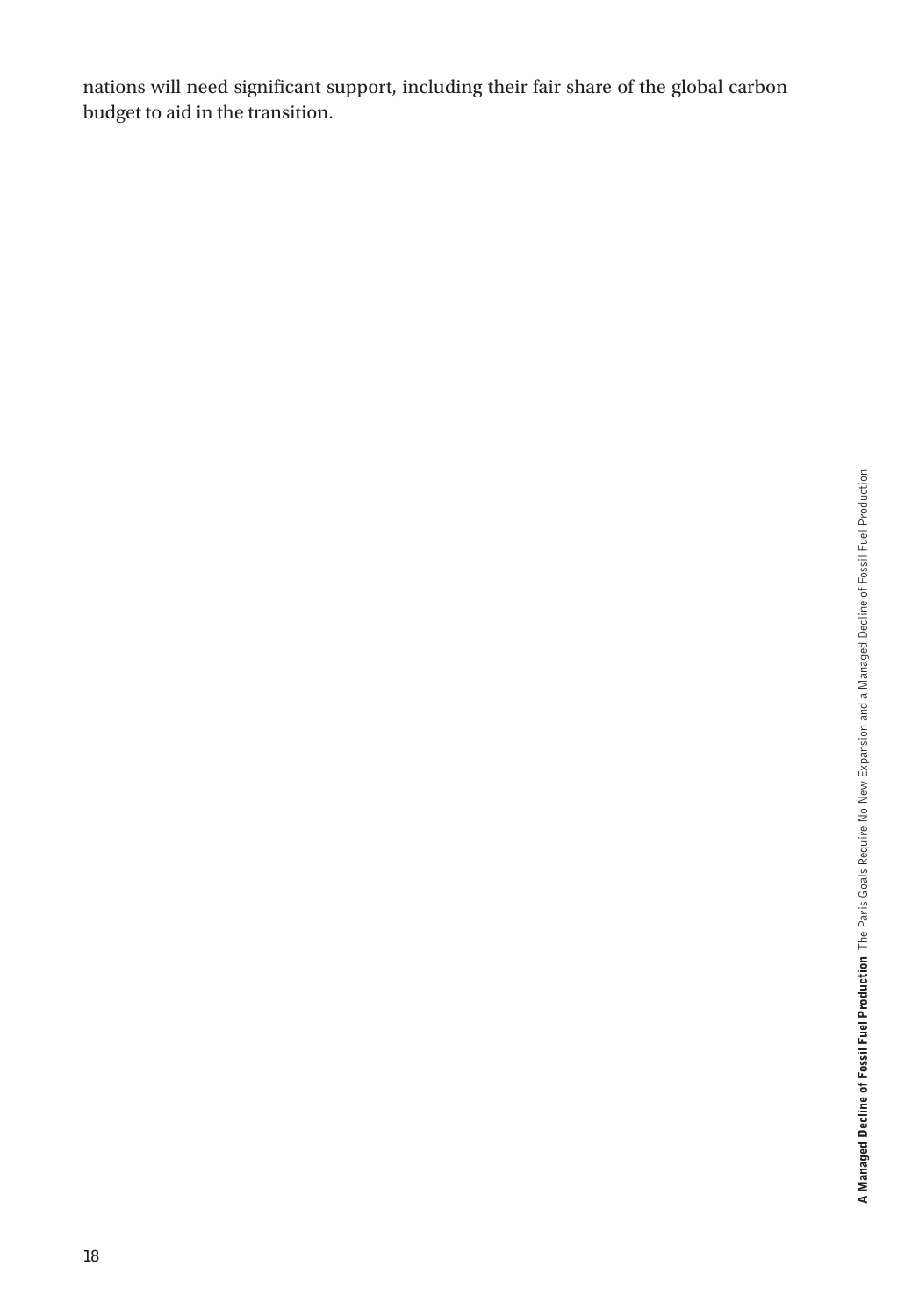# A just transition

The need for a just transition, especially in relation to climate change, has been adopted by numerous unions and union confederations worldwide, as well as the International Labour Organization (2015), and in the preamble of the Paris Agreement. It is now widely recognized as a key element of addressing climate change.

The labor movement has developed a set of principles to promote and guide a transition that minimizes the disruption of a rapid shift away from unsustainable practices and that paves a path for decent work going forward, i.e., a just transition.**<sup>23</sup>**

Key elements of a just transition include:

- Sound investments in low-emission and job-rich sectors and technologies
- Social dialogue and democratic consultation of social partners (trade unions and employers) and other stakeholders (such as communities)
- Research and early assessment of the social and employment impacts of climate policies
- Training and skills development to support the deployment of new technologies and foster industrial change
- Social protection alongside active labor market policies
- Local economic diversification plans that support decent work and provide community stability in the transition.

A key lesson from past transitions is that early planning is a determinant of success.**<sup>24</sup>** Delay leaves the problem more entrenched and forces a faster and more disruptive rate of change on workers.

Undergoing a transition is not easy for any region, nor for any worker. At the very least, it means disruption, and worse, risks undermining the economic basis of the region, or offering little to workers whose skills, developed over a lifetime, are no longer required. Therefore, successful action to manage the decline of fossil fuel production is indivisible from action to achieve a just transition for fossil-fuel dependent

<sup>23</sup> International Labour Office, Governing Body, Outcome of the Tripartite Meeting of Experts on Sustainable Development, Decent Work and Green Jobs, 325th Session, Geneva, October 5–9, 2015. http://www.ilo. org/wcmsp5/groups/public/---ed\_norm/---relconf/ documents/meetingdocument/wcms\_420286.pdf

<sup>24</sup> Oliver Sartor and Andrzej Błachowicz, «End of coal: Failure to see it coming will hurt miners most,» Climate Home, June 25, 2017. http://www.climatechangenews. com/2017/06/25/ just-transition-coal-possible-startsnow; Ben Caldecott, Oliver Sartor & Thomas Spencer, «Lessons from previous Coal Transitions,» High-Level Summary for Policy Makers, Climate Strategies / IDDRI, 2017, pp. 8-10. http://www.iddri.org/ Publications/Lessons-from-previous-coal-tr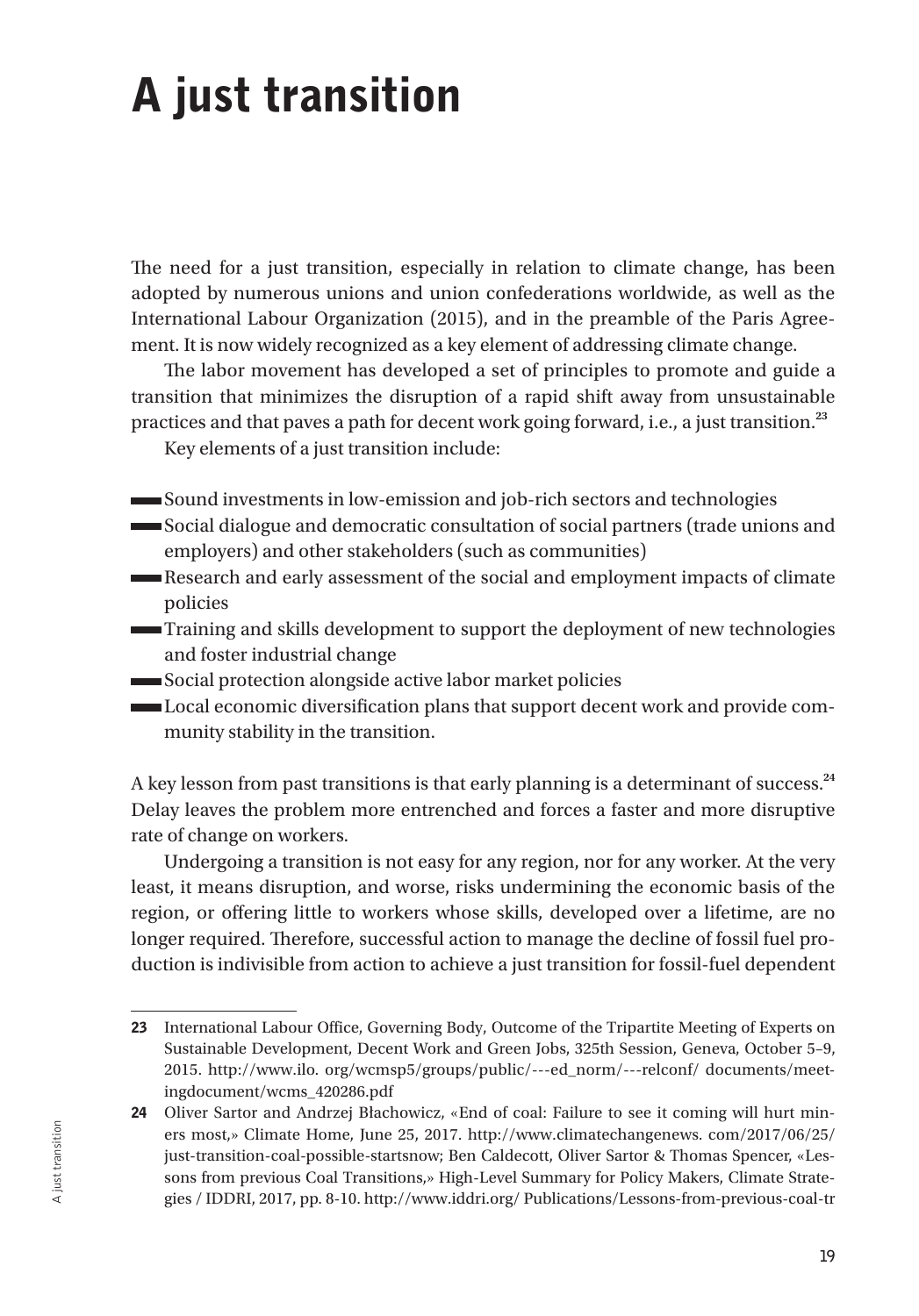workers and communities. While the necessary pace of transition is determined by science, the goals of the transition, the vision for the future economy, the strategy for getting there, and the support needed must all be actively developed by and with residents of affected regions and those who work in fossil fuel extractive industries.**<sup>25</sup>**

<sup>25</sup> Ben Caldecott, Oliver Sartor & Thomas Spencer, «Lessons from previous Coal Transitions,» High-Level Summary for Policy Makers, Climate Strategies / IDDRI, 2017, pp. 8-10. http://www.iddri.org/ Publications/Lessons-from-previous-coal-transitionsHigh-level-summary-for-decision-makers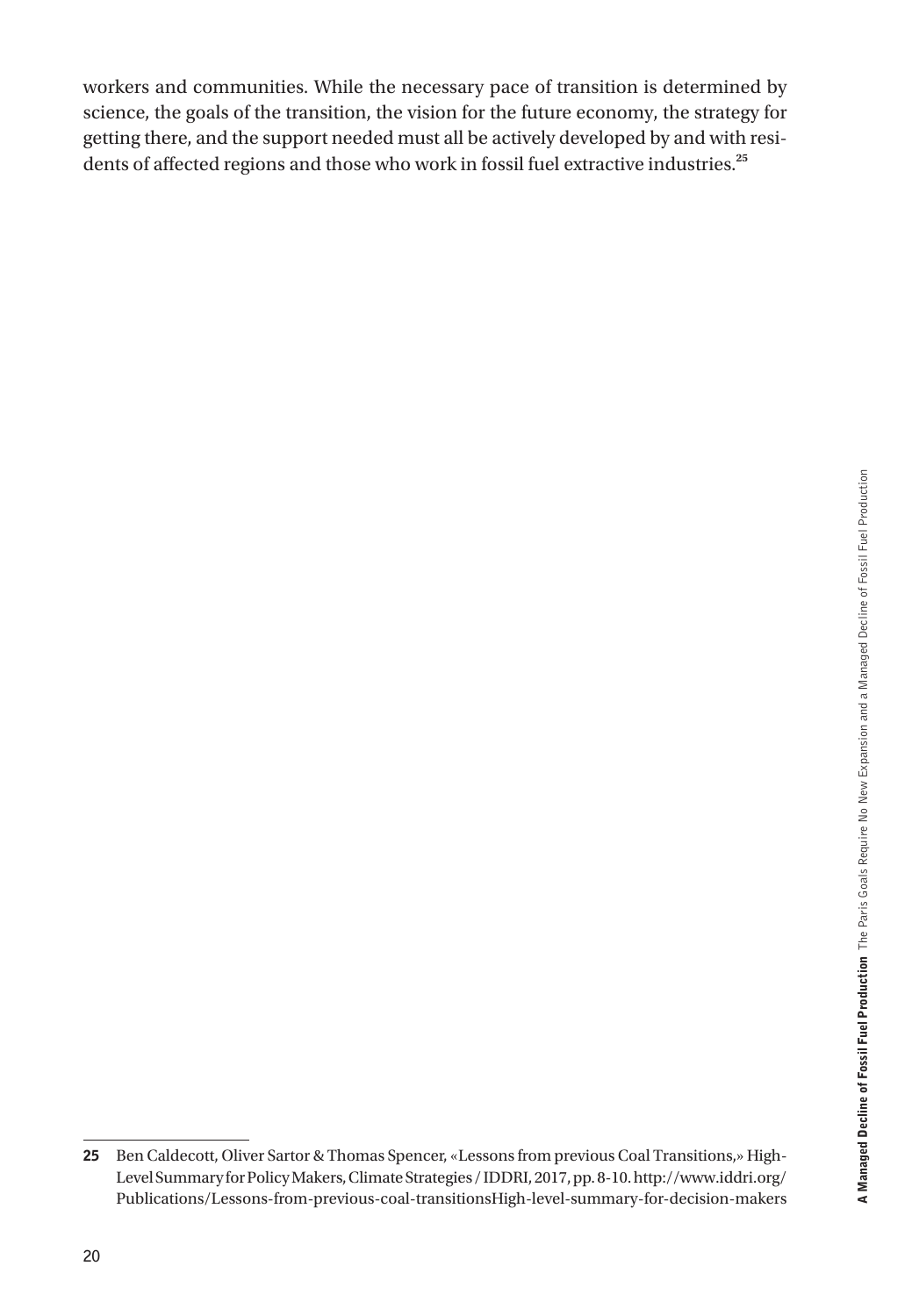### **CONCLUSION**

The global carbon budget is finite and dwindling. As the world moves to curb its addiction to fossil fuels, both consumption and supply are going to decline. Producing countries face an inflection point: do they embrace the inevitable and proactively manage the decline of the sector, or continue on a status quo trajectory? The former offers opportunities for leadership and innovation in defining the course for a post-carbon economy, while the latter threatens workers, communities, and finance that have become dependent on the fossil fuel-based economy.